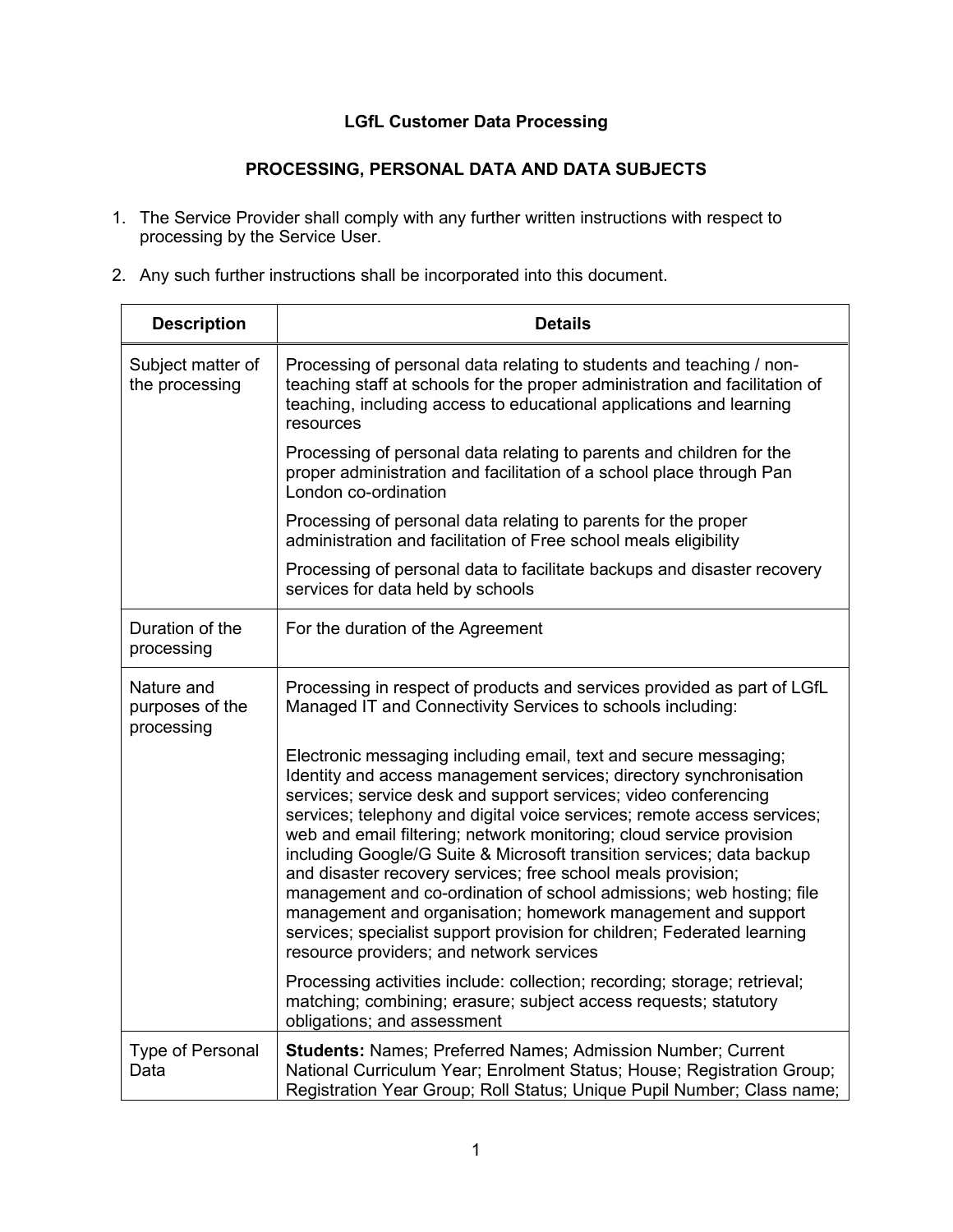|                                                                                                                                                                                                   | Home language; Translator Requirement; Subject; Class Name; Group<br>description Group name; Supervisor Free School Meal indicator; Date of<br>Birth; Gender; Current School/ Nursery; Looked after child; EHCP;<br>Exceptional Medical or Social information; Address; Council Tax; Sibling;<br>Multiple birth; Faith; School preferences; School outcome; and Child of a<br>staff member at a preference school                                                                                                                                       |
|---------------------------------------------------------------------------------------------------------------------------------------------------------------------------------------------------|---------------------------------------------------------------------------------------------------------------------------------------------------------------------------------------------------------------------------------------------------------------------------------------------------------------------------------------------------------------------------------------------------------------------------------------------------------------------------------------------------------------------------------------------------------|
|                                                                                                                                                                                                   | <b>Teacher / Governors / Trustees: Date of Birth; Gender; Name; Title;</b><br>Teacher Number; Class Name; Subject; Home email address; Work<br>email address; Mobile phone number; Voice over IP (VoIP) address; SIP<br>address; E164 number; Home postcode                                                                                                                                                                                                                                                                                             |
|                                                                                                                                                                                                   | Supervisors: Name; Display name; Group description (Long name);<br>Group name; Group type                                                                                                                                                                                                                                                                                                                                                                                                                                                               |
|                                                                                                                                                                                                   | Parent / Guardian: Name; Title Gender; Contact Priority; Court Orders;<br>Parental responsibility; Relationship to student; Home email address;<br>Work email address; Mobile phone; Address; Sibling names; Sibling<br>addresses (if different) Second contact name and relationship to child;<br>Council Tax; NI number; Date of Birth; Faith; School preferences; Former<br>pupil at a preference school; Reason for school preference - religious or<br>philosophical; School outcome; School outcome response with reasons;<br>and Crown servants. |
|                                                                                                                                                                                                   | Local Authority Admissions Software Suppliers: Name; Title; Date of<br>birth; Gender; email address; and mobile number                                                                                                                                                                                                                                                                                                                                                                                                                                  |
| Categories of<br>Data Subject                                                                                                                                                                     | Students; Teachers; Supervisors; Parents; Non-teaching staff; School<br>governors; Trustees; and IT support organisations                                                                                                                                                                                                                                                                                                                                                                                                                               |
| Plan for return<br>and destruction of<br>the data once the<br>processing is<br>complete<br><b>UNLESS</b><br>requirement<br>under union or<br>member state law<br>to preserve that<br>type of data | Personal Data will be returned or destroyed in accordance with clause<br>10.7 of the Agreement, provided that the Service User may retain<br>Personal Data or information relating to Personal Data as necessary to<br>comply with the regulatory obligations of the Service Provider                                                                                                                                                                                                                                                                   |
|                                                                                                                                                                                                   | Note that Personal Data may be retained in archive copies held by the<br>Service Provider or its Sub-processors. Such Personal Data is not<br>readily available and will be destroyed or otherwise made unusable<br>either at the time the archive copy is accessed if required to restore the<br>Services or as archive copies are replaced in the ordinary course of<br>maintaining the Services                                                                                                                                                      |

- 3. The Service User acknowledge and accepts that the following Sub-processors may process Personal Data on behalf of the Service Provider:
	- 3.1. Virgin Media Business Limited;
	- 3.2. Adept Education;
	- 3.3. *Suppliers supporting the LGfL federation (i.e. secure and authenticated access to third party applications)*: j2e; Listening Books; It's Learning/Fronter; 2Simple/PurpleMash; 3P Learning/Mathletics; New Era Education/DB Primary; Discovery